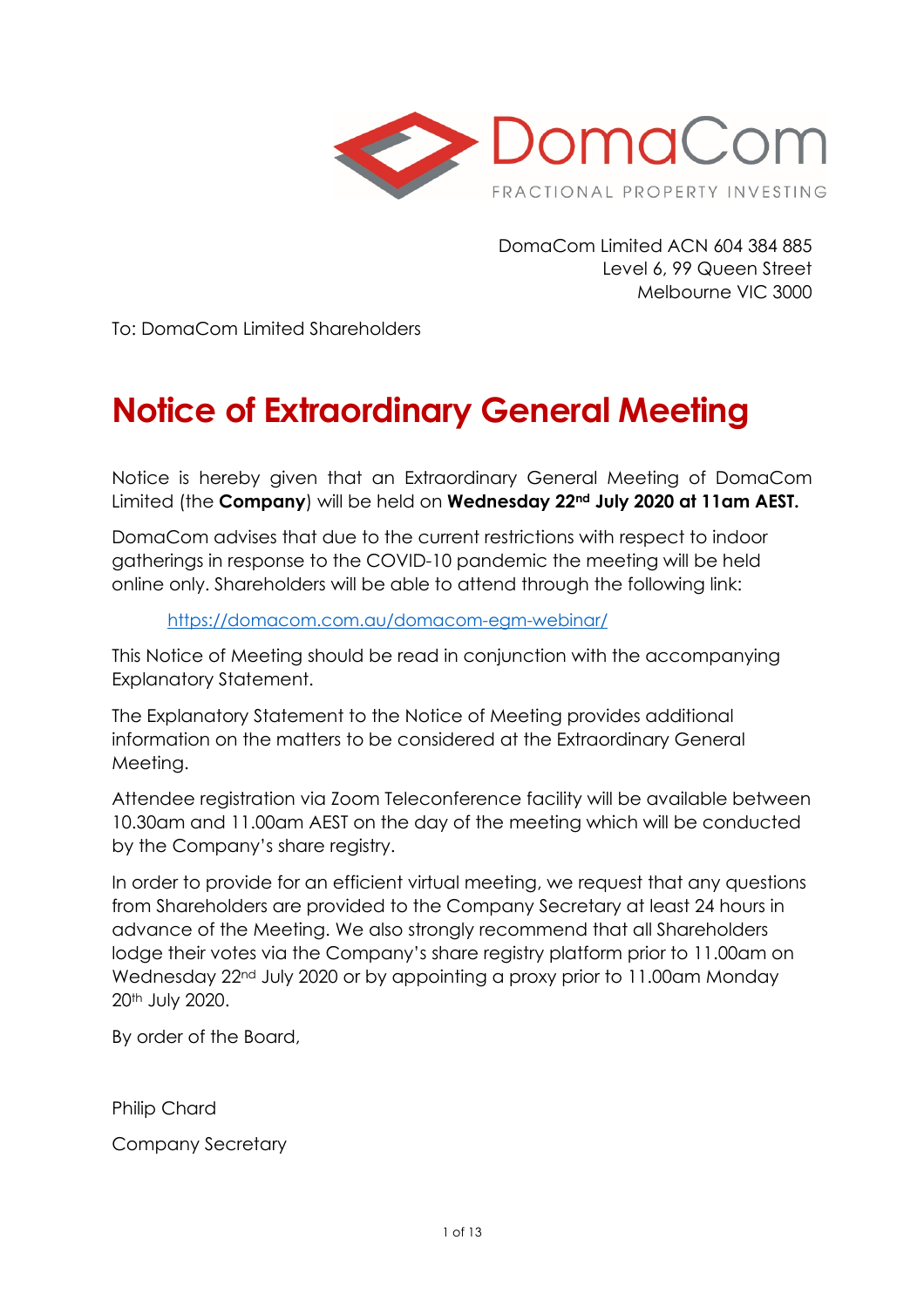# **AGENDA**

# **1. Resolutions**

# **Resolution 1 – Ratification of amended terms of previously issued 3 Year Secured Convertible Notes to unrelated parties**

To consider and, if thought fit, pass the following resolution as an ordinary resolution:

*"That for the purposes of ASX Listing Rule 7.4 and for all other purposes, Shareholders ratify the amended terms of the previously issued 3 Year Secured Convertible Notes to unrelated parties as set out in the Explanatory Statement."*

### **Voting Exclusion Statement for Resolution 1:**

The Company will disregard any votes cast in favour of the resolution by or on behalf of the holders of the 3 Year Secured Convertible Notes; or an associate of those persons. However, the entity need not disregard a vote if it is cast by a person as proxy for a person who is entitled to vote, in accordance with the directions on the proxy form; or it is cast by the person chairing the meeting as proxy for a person who is entitled to vote, in accordance with a direction on the proxy form to vote as the proxy decides.

# **Resolution 2 – Ratification of amended terms of previously issued 4 Year Unsecured Convertible Notes to unrelated parties**

To consider and, if thought fit, pass the following resolution as an ordinary resolution:

*"That for the purposes of ASX Listing Rule 7.4 and for all other purposes, Shareholders ratify the amended terms of the previously issued 4 Year Unsecured Convertible Notes to unrelated parties as set out in the Explanatory Statement."*

### **Voting Exclusion Statement for Resolution 2:**

The Company will disregard any votes cast in favour of the resolution by or on behalf of the holders of the 4 Year Unsecured Convertible Notes; or an associate of those persons. However, the entity need not disregard a vote if it is cast by a person as proxy for a person who is entitled to vote, in accordance with the directions on the proxy form; or it is cast by the person chairing the meeting as proxy for a person who is entitled to vote, in accordance with a direction on the proxy form to vote as the proxy decides.

## **2. Any other business***.*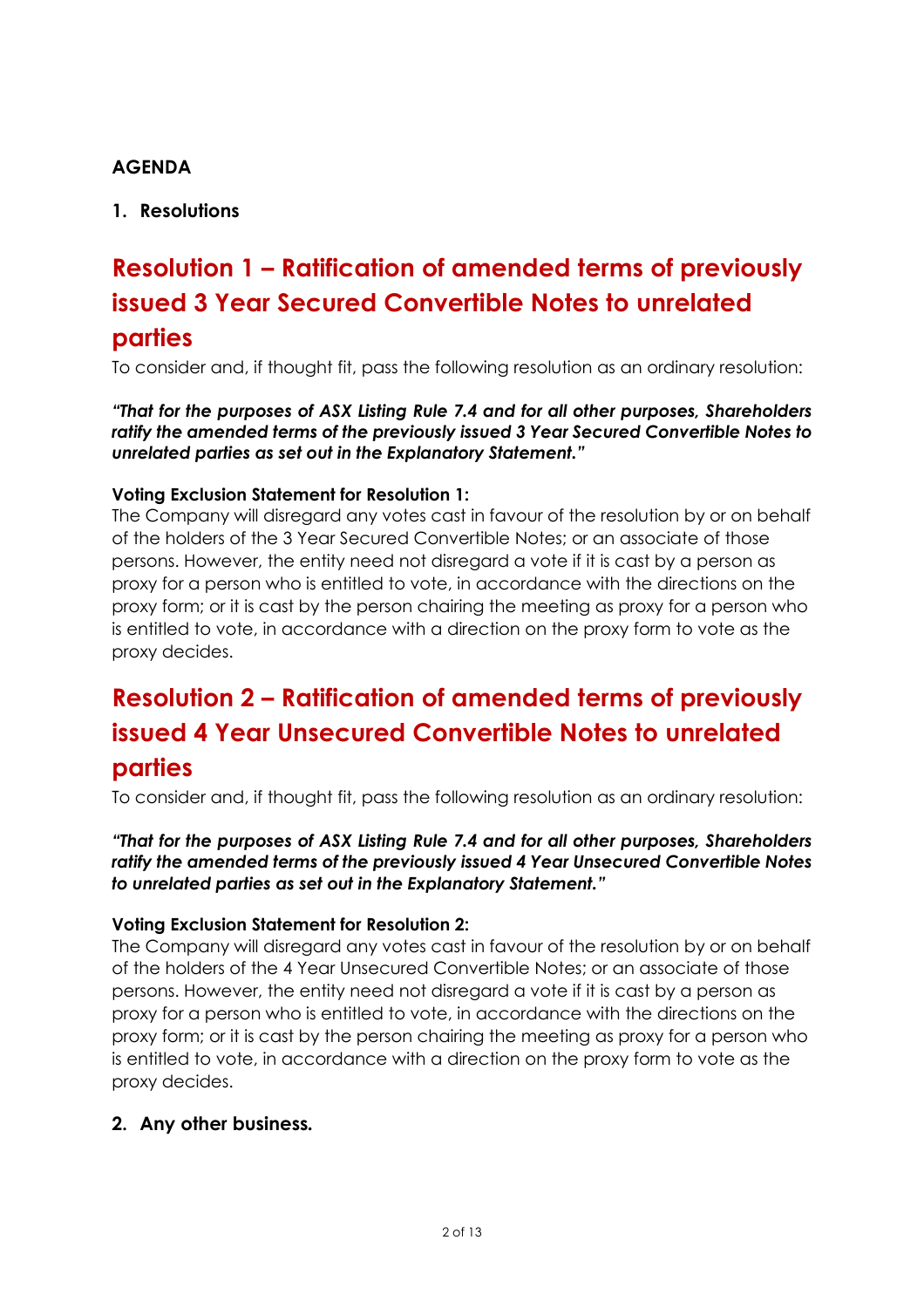# **EXPLANATORY STATEMENT**

This Explanatory Statement has been prepared for the information of Shareholders in relation to the business to be conducted at the Company's Extraordinary General Meeting on Wednesday 22<sup>nd</sup> July 2020.

The purpose of this Explanatory Statement is to provide Shareholders with all information known to the Company which is material to a decision on how to vote on the Resolutions in the accompanying Notice of Extraordinary General Meeting.

This Explanatory Statement should be read in conjunction with the Notice of Extraordinary General Meeting preceding this Explanatory Statement.

If you have any questions regarding the matters set out in this Explanatory Statement or the preceding Notice of Extraordinary General Meeting, please contact the Company Secretary or your professional adviser.

# **Resolution 1 – Ratification of amended terms of previously issued 3 Year Secured Convertible Notes to unrelated parties**

### **1.1 General**

On 7 Dcember 2018 the Company issued Secured Convertible Notes with a combined face value of \$2,950,000.

On 18 May 2020 the Company amended the terms of the Convertible Notes.

Resolution 1 seeks Shareholder ratification pursuant to ASX Listing Rule 7.4 for the amended terms of the Convertible Notes.

## **1.2 Key Terms of Convertible Security**

The original conversion price for each note of \$0.15 has been revised to \$0.10.

The original maturity date of 7<sup>th</sup> December 2020 has been revised to 7<sup>th</sup> December 2021.

Interest of 15% per annum remains unchanged and is payable quarterly in arrears.

The Holder has the right to convert all or any of the Convertible Notes to Shares at any time from the Issue Date until Maturity Date.

Detailed Terms of the Secured Convertible Notes are set out in Appendix A.

### **1.3 ASX Listing Rule 7.1**

ASX Listing Rule 7.1 provides that a company must not, subject to specified exceptions, issue or agree to issue more equity securities during any 12 month period than that amount which represents 15% of the number of fully paid ordinary securities on issue at the commencement of that 12 month period.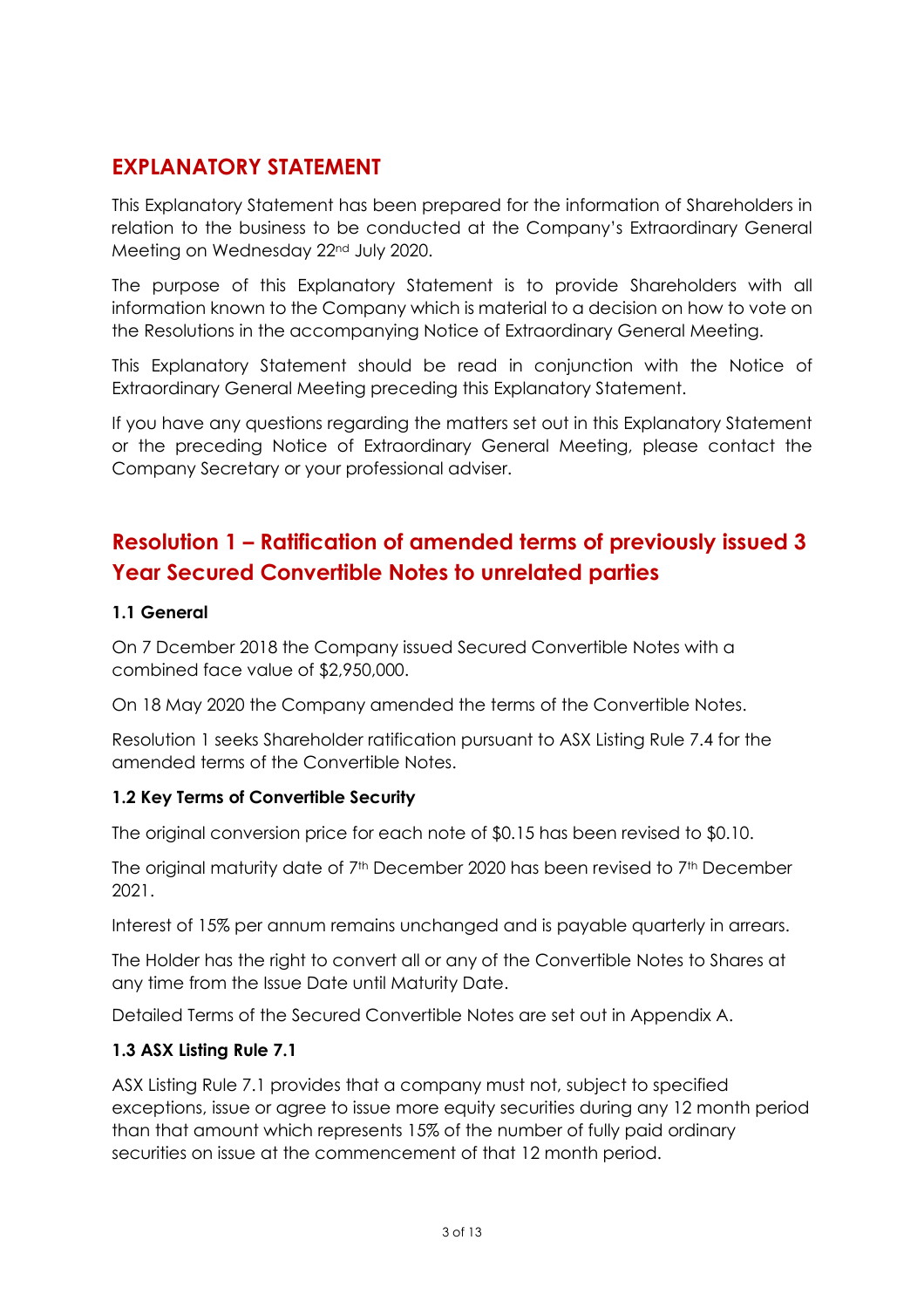# **1.4 ASX Listing Rule 7.4**

ASX Listing Rule 7.4 sets out an exception to ASX Listing Rule 7.1. It provides that where a company in general meeting ratifies the previous issue of securities made pursuant to ASX Listing Rule 7.1 (and provided that the previous issue did not breach ASX Listing Rule 7.1) those securities will be deemed to have been made with shareholder approval for the purpose of ASX Listing Rule 7.1.

### **1.5 Technical information required by ASX Listing Rule 7.4**

The following information is provided pursuant to and in accordance with ASX Listing Rule 7.5:

- a) On 7 December 2018 The Company issued Convertible Notes with a combined face value of \$2,950,000;
- b) The Convertible Notes were issued for an advance of \$2,950,000 less costs;
- c) On 18 May 2020 the terms of the Convertible Notes were amended whereby the maturity date was extended to 7 December 2021 and the conversion price was amended to \$0.10 per Note;
- d) The material terms of the Convertible Notes are set out in Appendix A;
- e) The Convertible Notes were issued to Acentus Pty Ltd ACN 603 726 530 as trustee for Thundering Herd Fund No.1 and Thundering Herd Pty Ltd ACN 603 726 085; and
- f) The funds raised from the issue of the Convertible Notes were used to further develop the DomaCom Products and Platform and meet working capital requirements.

**Recommendation:** The Board recommends that the Shareholders vote in favour of Resolution 1.

# **Resolution 2 – Ratification of amended terms of previously issued 4 Year Unsecured Convertible Notes to unrelated parties**

## **3.1 General**

On 25 January 2018 the Company issued Unsecured Convertible Notes with a combined face value of \$650,000.

On 18 May 2020 the Company amended the terms of the Convertible Notes.

Resolution 2 seeks Shareholder ratification pursuant to ASX Listing Rule 7.4 for the amended terms of the Convertible Notes.

### **3.2 Key Terms of Convertible Security**

The original conversion price for each note of \$0.20 has been revised to \$0.10.

The original maturity date of 25<sup>th</sup> January 2021 has been revised to 25<sup>th</sup> January 2022.

Interest of 10% per annum remains unchanged and is payable quarterly in arrears.

The Holder has the right to convert all or any of the Convertible Notes to Shares at any time from the Issue Date until Maturity Date.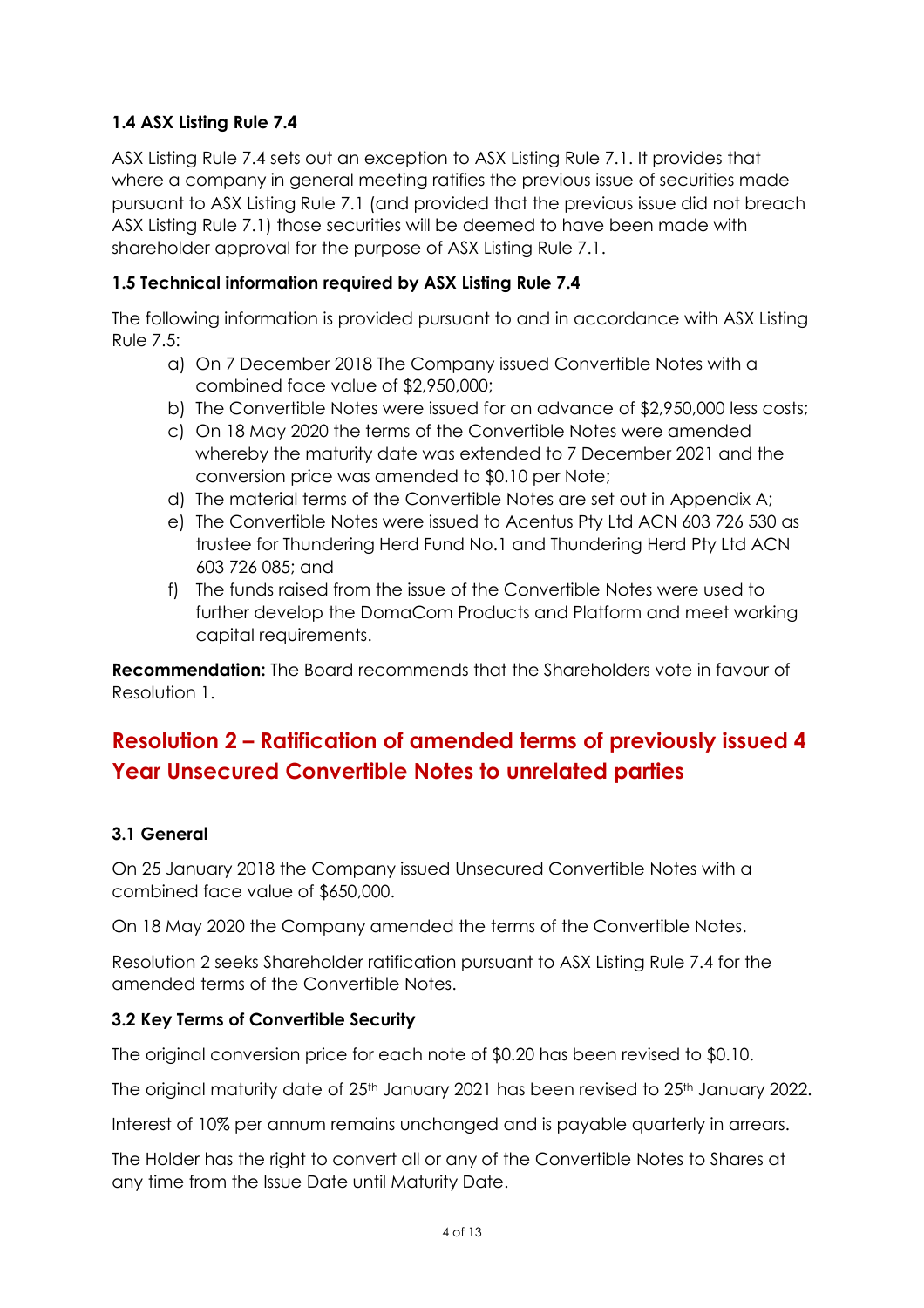Detailed Terms of the 4 Year Unsecured Convertible Notes are set out in Appendix B.

# **3.3 Listing Rules 7.1 and 7.4**

A summary of ASX Listing Rules 7.1 and 7.4 are set out in sections 1.3 and 1.4 above.

By ratifying the amended terms, the Company will retain the flexibility to issue equity securities in the future up to the 15% annual placement capacity set out in ASX Listing Rule 7.1 without the requirement to obtain prior Shareholder approval.

# **3.4 Technical information required by ASX Listing Rule 7.4**

The following information is provided pursuant to and in accordance with ASX Listing Rule 7.5:

- a) On 25th January 2018 the Company issued Convertible Notes with a combined face value of \$650,000;
- b) The Convertible Notes were issued for an advance of \$650,000;
- c) On 18 May 2020 the terms of the Convertible Notes were amended whereby the maturity date was extended to 25<sup>th</sup> January 2022 and the conversion price was amended to \$0.10 per Note;
- d) The material terms of the Convertible Notes are set out in Appendix B;
- e) The Convertible Notes were issued to clients of brokers engaged to assist the Company in raising further capital. The note holders are unrelated parties of the Company and include existing shareholders of the Company; and
- f) The funds raised from the issue of the Convertible Notes were used to further develop the DomaCom Platform and meet working capital requirements.

**Recommendation:** The Board recommends that the Shareholders vote in favour of Resolution 2.

# **Business of Extraordinary General Meeting**

The Corporations Act require that 28 days' notice is required for Extraordinary General Meetings of a listed company. This Notice of Meeting is intended to satisfy that requirement.

Under the Constitution no business shall be transacted at any General Meeting unless a quorum of 5 Shareholders are present in the online meeting.

The agenda of the Extraordinary General Meeting is now fixed and business not on the agenda cannot be brought to the meeting without leave of the Chair.

Only shareholders of the Company and invited guests may attend the virtual Extraordinary General Meeting.

# **Voting Entitlement**

The Board has determined that for the purpose of voting at the Extraordinary General Meeting, Shares will be taken to be held by those persons who hold them at 7.00pm AEST on 20<sup>th</sup> July 2020. This means that if you are not the registered holder of a Share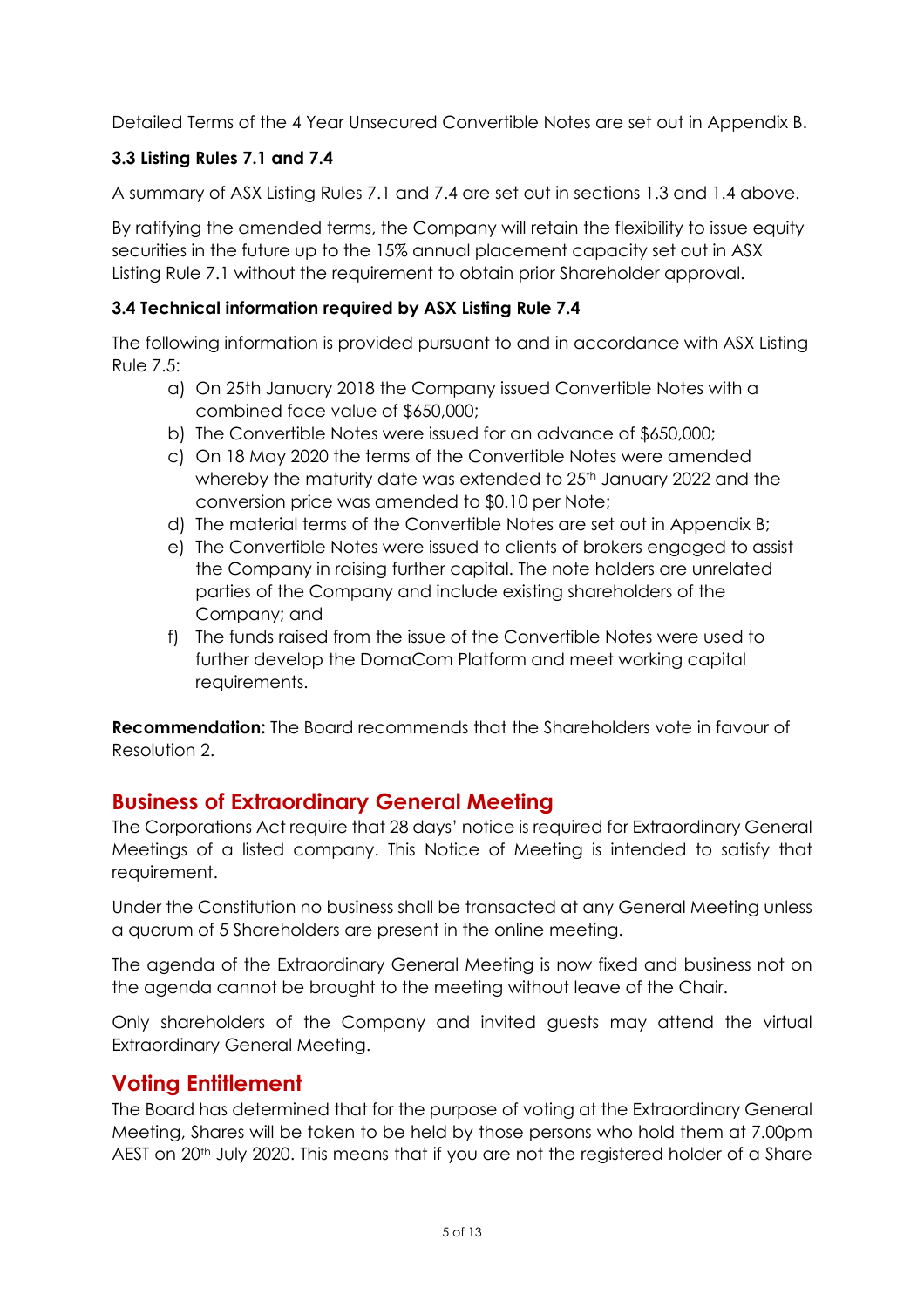at that time you will not be entitled to vote at the Extraordinary General Meeting in respect of that Share.

# **Proxy Form for Extraordinary General Meeting**

A Shareholder who is entitled to attend and vote at the Meeting may appoint a proxy to attend and vote on behalf of that Shareholder. A proxy need not be a Shareholder. A Shareholder can appoint an individual or a body corporate as its proxy. If a body corporate is appointed as a proxy, it must ensure that it appoints a corporate representative as required by the Corporations Act 2001 (Cth) to exercise its powers as proxy at the Meeting.

A Shareholder who is entitled to cast two or more votes may appoint up to two proxies and may specify the proportion or number of votes that each proxy is appointed to exercise. If a Shareholder appoints two proxies and the appointments do not specify the proportion or number of votes that each proxy may exercise, each proxy may exercise half the votes (disregarding fractions).

If you choose to appoint a proxy, you are encouraged to direct your proxy how to vote on the Resolution by marking either "For", "Against" or "Abstain" on the Proxy Form for that item of business. If you sign the Proxy Form and do not appoint a proxy, you will have appointed the Chairman of the Meeting as your proxy.

Completed Proxy Forms (and the power of attorney or other authority, if any, under which the Proxy Form is signed) must be lodged at the Company's share registry, Boardroom Pty Limited; or faxed to the fax number specified below not later than 11.00am (AEST) on 20<sup>th</sup> July 2020.

Address (hand deliveries): Boardroom Pty Limited, Level 12, 225 George Street, Sydney NSW 2000. Address (postal deliveries): Boardroom Pty Limited, GPO Box 3993, Sydney NSW 2001

Fax number for lodgement: +61 2 9290 9655

Please read all instructions carefully before completing the proxy form.

Alternatively, please visit https://www.votingonline.com.au/dclegm2020 submit your voting intentions.

# **Undirected proxies**

Subject to any restrictions set out in this Notice of Meeting or the Proxy Form, the Chairman of the meeting intends to vote all undirected proxies in favour of all resolutions.

If you appoint the Chairman of the Meeting (or the Chairman is taken to be appointed) as your proxy and you do not direct the Chairman how to vote on a resolution, then by completing and returning the Proxy Form, you expressly authorise the Chairman to exercise the proxy and to vote in accordance with his stated intention to vote in favour of all resolutions.

If you have appointed the Chairman of the Meeting (or the Chairman is taken to be appointed) as your proxy and you direct the Chairman how to vote on a resolution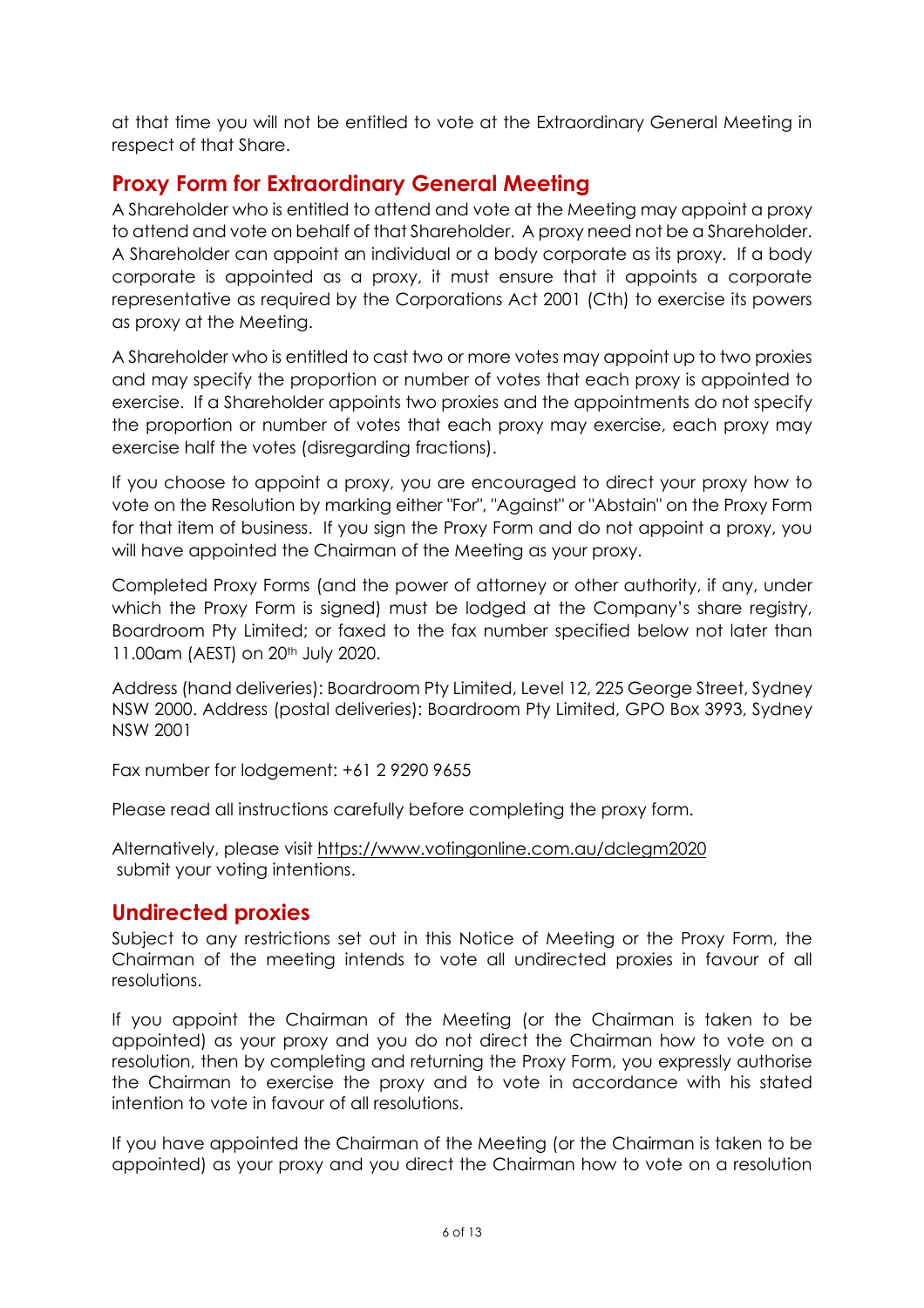by marking either "'for", "against" or "abstain" for a resolution, then your vote will be cast in accordance with your direction.

# **Corporate representatives**

A Shareholder, or proxy, that is a body corporate and entitled to attend and vote at the Meeting may appoint an individual to act as its corporate representative. Evidence of the appointment of a corporate representative must be in accordance with section 250D of the Corporations Act and be lodged with the Company.

A Shareholder entitled to attend and vote at the Meeting may appoint an attorney to attend and vote at the Meeting on the Shareholder's behalf. The power of attorney appointing the attorney must be duly signed and specify the name of each of the Shareholder, the Company and the attorney, and also specify the meetings at which the appointment may be used. The appointment may be a standing one.

A corporate representative or an attorney may, but need not, be a Shareholder of the Company.

Corporate representatives should provide prior to the Meeting appropriate evidence of appointment as a representative in accordance with the constitution of the Company. Attorneys are requested to provide prior to the Meeting the original or a certified copy of the power of attorney pursuant to which they were appointed.

# **Questions and comments by Shareholders at the meeting**

In accordance with the Corporations Act and the Company's best practice, a reasonable opportunity will be given to Shareholders at the meeting to ask questions about, or to make comments on, the management of the Company.

Relevant written questions to the Company must be received no later than 11.00am (AEDT) on Tuesday, 21st July 2020.

Please send written questions to:

On-line –via the Boardroom "Voting Online" facility.

Post to – Philip Chard, Level 9, 99 Queen Street, Melbourne VIC 3000

Email – philip.chard@domacom.com.au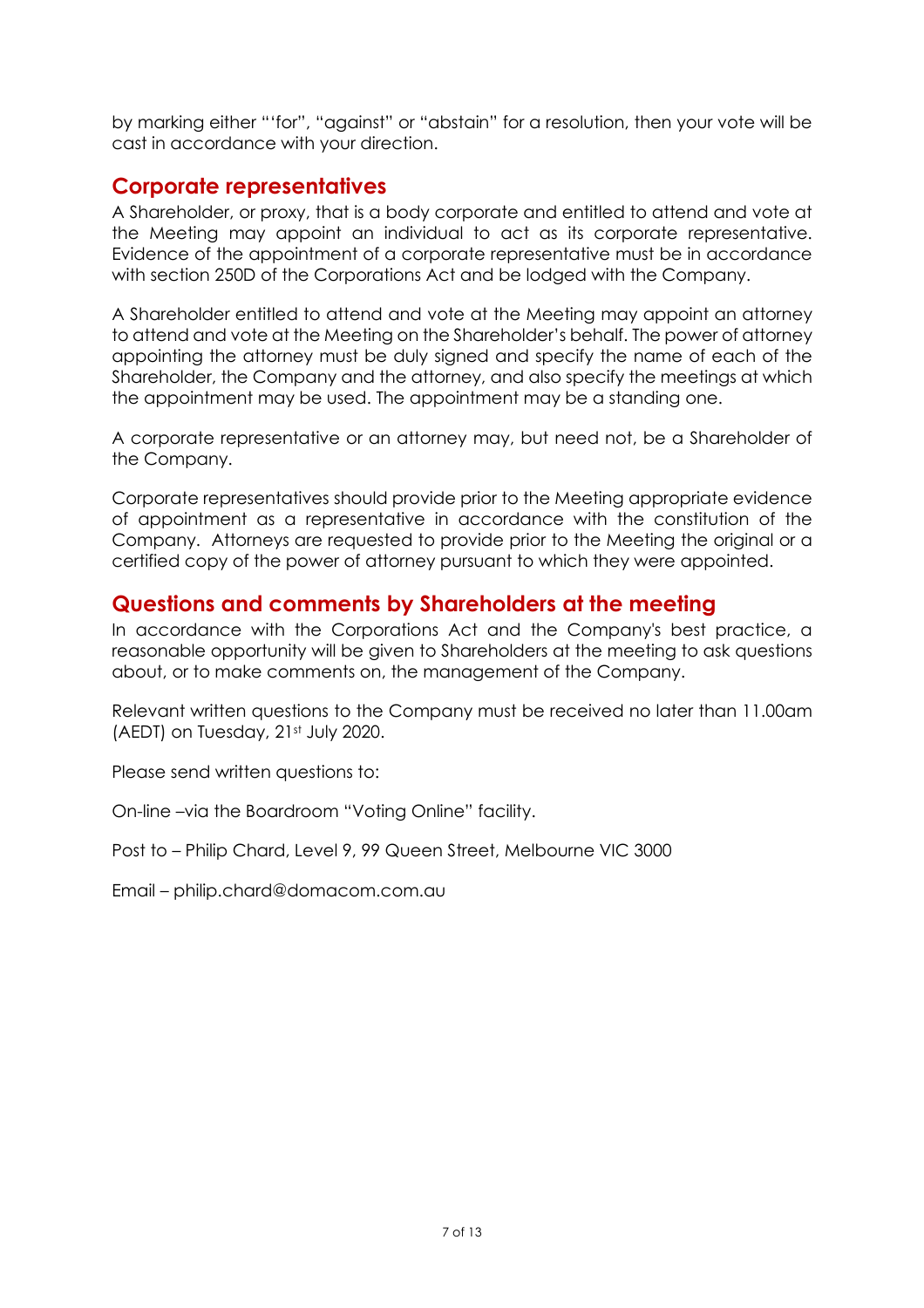# **Appendix A**

# **Terms of Issue for 3 Year secured Convertible Notes**

| <b>Issuer</b>                    | DomaCom Limited ACN 604 384 885                                                                                                                                                                                                                                                                                                                                                                                                                                                                                                                          |
|----------------------------------|----------------------------------------------------------------------------------------------------------------------------------------------------------------------------------------------------------------------------------------------------------------------------------------------------------------------------------------------------------------------------------------------------------------------------------------------------------------------------------------------------------------------------------------------------------|
| <b>Noteholders</b>               | Acentus Pty Ltd ACN 603 726 530 as trustee for<br>Thundering Herd Fund No.1 and Thundering Herd<br>Pty Ltd ACN 603 726 085.                                                                                                                                                                                                                                                                                                                                                                                                                              |
| <b>Nature of Interest Issued</b> | Convertible Secured Redeemable Notes (Note)                                                                                                                                                                                                                                                                                                                                                                                                                                                                                                              |
| <b>Note Amount</b>               | \$2,950,000                                                                                                                                                                                                                                                                                                                                                                                                                                                                                                                                              |
| <b>Use of Funds</b>              | The funds raised will be used for the working<br>capital purposes of the Issuer.                                                                                                                                                                                                                                                                                                                                                                                                                                                                         |
| <b>Issue Date</b>                | 7 December 2018                                                                                                                                                                                                                                                                                                                                                                                                                                                                                                                                          |
| <b>Revised Maturity Date</b>     | 3 years from the Issue Date.                                                                                                                                                                                                                                                                                                                                                                                                                                                                                                                             |
| <b>Interest Rate</b>             | an interest rate of 15%pa                                                                                                                                                                                                                                                                                                                                                                                                                                                                                                                                |
| <b>Default Interest Rate</b>     | an interest rate of 20%pa                                                                                                                                                                                                                                                                                                                                                                                                                                                                                                                                |
| <b>Interest Calculations</b>     | Interest on the Note will accrue from day to day<br>from the Issue Date on the basis of a 365-day year.<br>If Issuer fails to make a redemption or interest<br>payment when due and payable, the Default<br>Interest Rate will apply.                                                                                                                                                                                                                                                                                                                    |
| <b>Interest Payment Dates</b>    | Interest will be due and payable quarterly in<br>arrears on the relevant Interest Payment Date. The<br>Interest Payment Dates will be the last business day<br>of each quarter, with an initial payment date of 31<br>March 2019. Where the Notes are converted or<br>redeemed the final Interest Payment Date is the<br>relevant Conversion Date or Redemption Date.<br>In the alternative, the Noteholder may waive its<br>right to the payment of interest in which case the<br>interest due is capitalised at the relevant Interest<br>Payment Date. |
| <b>Election Date</b>             | Unless the Note has been previously redeemed or<br>converted, the Noteholder may elect to convert<br>the Note at any time prior to Maturity. The election<br>must be in writing and delivered to the Issuer. If the<br>Noteholder does not elect to convert the Note<br>prior to Maturity, the election will be taken to be a<br>redemption.                                                                                                                                                                                                             |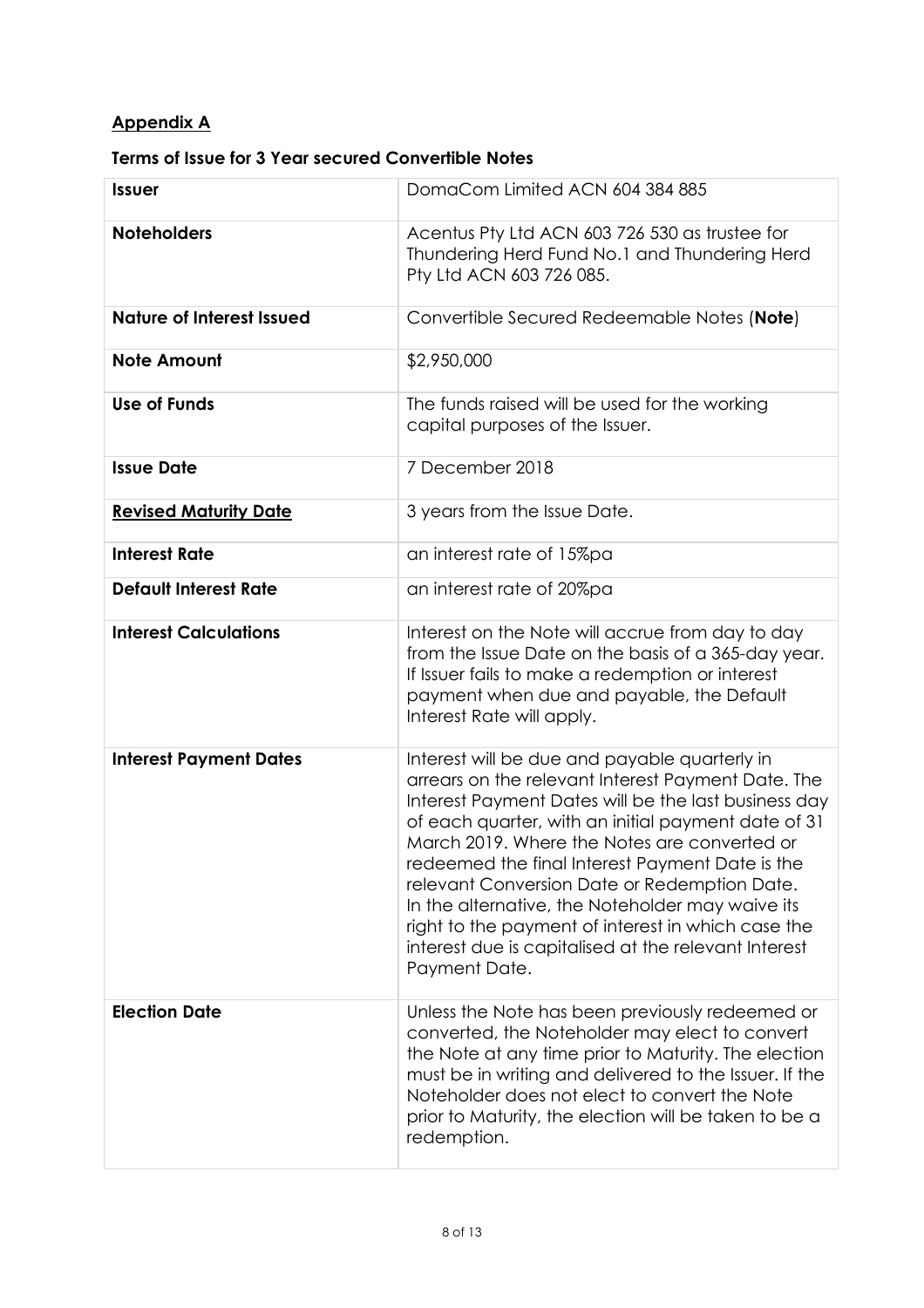| <b>Redemption Date</b>                               | Upon Maturity (unless the Notes have been<br>converted) or 10 days after the Noteholder issues a<br>Redemption Notice, whichever is the earlier.                                                                                                                                                                                                                                                                                                                                                                                                                                                                                                                                                                                                                                                                                                                                  |
|------------------------------------------------------|-----------------------------------------------------------------------------------------------------------------------------------------------------------------------------------------------------------------------------------------------------------------------------------------------------------------------------------------------------------------------------------------------------------------------------------------------------------------------------------------------------------------------------------------------------------------------------------------------------------------------------------------------------------------------------------------------------------------------------------------------------------------------------------------------------------------------------------------------------------------------------------|
| <b>Redemption Notice</b>                             | A notice issued by the Noteholder exercising its<br>right of early Redemption. The Noteholder may<br>exercise such right upon the occurrence of any of<br>the following events which are deemed to be an<br>Event of Default:<br>Issuer is unable to pay its debts as and when<br>they fall due, or takes any action for the purpose<br>of entering into liquidation, or an order for winding<br>up is made, or a receiver, liquidator, provisional<br>liquidator or official manager is appointed in<br>respect of Issuer, or Issuer enters into a deed of<br>arrangement.<br>Issuer fails to pay any amount on the Note<br>or fails to convert or redeem any Note when<br>required to do so.<br>Any party breaches any collateral agreement<br>including the security documents.<br>Issuer commits a breach of warranty,<br>representation or statement as set out in the Deed. |
| Redemption                                           | The Note will be redeemed on the Redemption<br>Date for cash at 100% of the Issue Price and any<br>accrued interest up to the Redemption Date.                                                                                                                                                                                                                                                                                                                                                                                                                                                                                                                                                                                                                                                                                                                                    |
| <b>Conversion Date</b>                               | Maturity (at the election of the Noteholder) or 10<br>days after the Noteholder issues a Conversion<br>Notice, whichever is the earlier.                                                                                                                                                                                                                                                                                                                                                                                                                                                                                                                                                                                                                                                                                                                                          |
| <b>Conversion Notice</b>                             | A notice issued by the Noteholder exercising its<br>right of early Conversion. The Noteholder may<br>exercise such right at any time after the Issue Date.<br>The Issuer does not have a right to elect to convert<br>the Note.                                                                                                                                                                                                                                                                                                                                                                                                                                                                                                                                                                                                                                                   |
| <b>Revised Conversion Price</b>                      | a Conversion Price of 10 cents,                                                                                                                                                                                                                                                                                                                                                                                                                                                                                                                                                                                                                                                                                                                                                                                                                                                   |
| <b>Security and Security</b><br><b>Documentation</b> | Secured first ranking General Security Agreement<br>in respect of the assets and undertaking of the<br>Issuer and each of its related bodies corporate.                                                                                                                                                                                                                                                                                                                                                                                                                                                                                                                                                                                                                                                                                                                           |
| Assignment                                           | The Issuer may not assign or transfer any of its rights<br>or obligations under the Note without the prior<br>written consent of the Noteholder (which may be<br>withheld in the Noteholders absolute discretion).                                                                                                                                                                                                                                                                                                                                                                                                                                                                                                                                                                                                                                                                |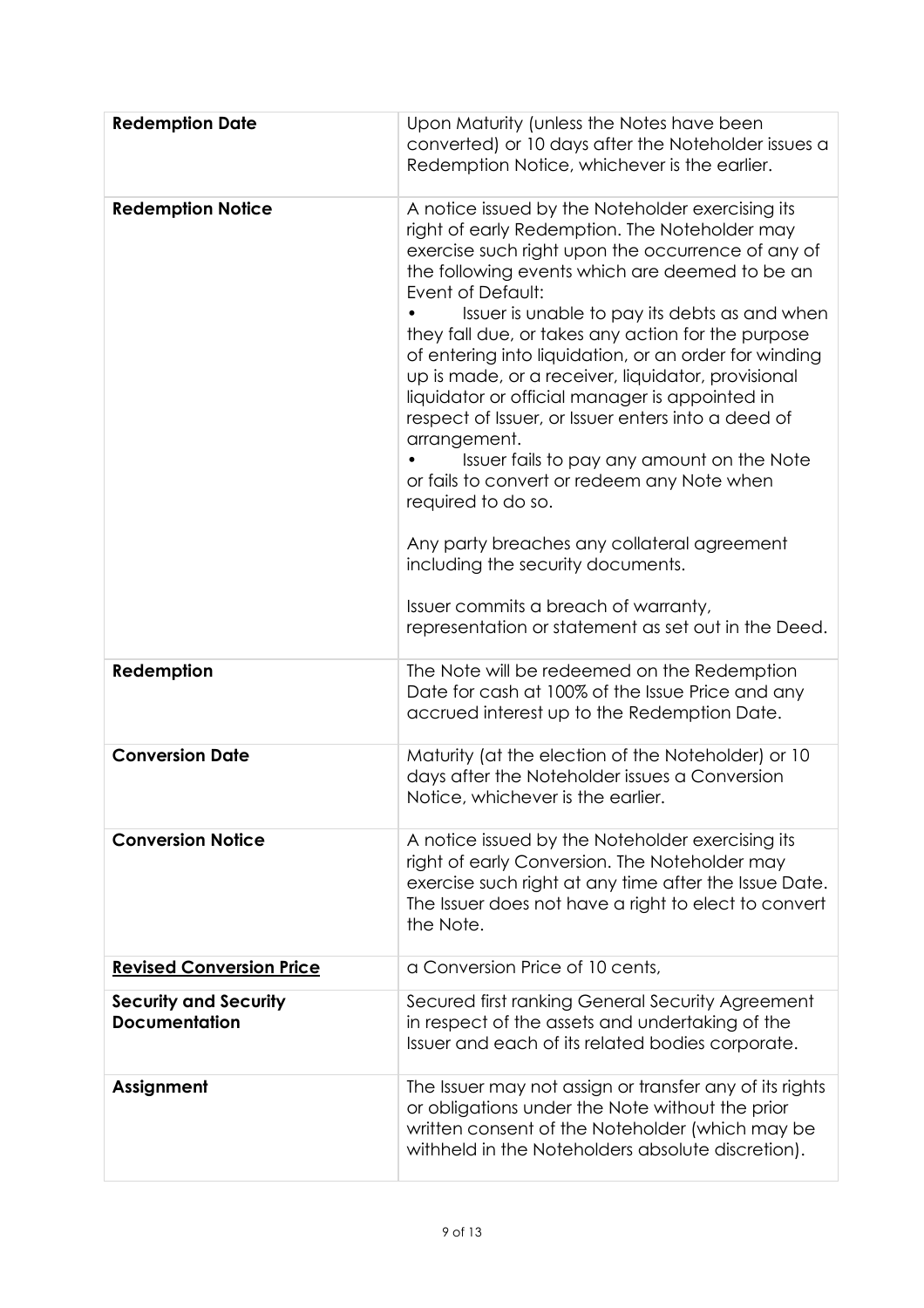|                | A Noteholder may assign or transfer all or part of its<br>rights and obligations under the deed upon written<br>notice to the Company.                                                                                                                                                                                                                                                                                                                                                                                                                                                                                                                                                                                               |
|----------------|--------------------------------------------------------------------------------------------------------------------------------------------------------------------------------------------------------------------------------------------------------------------------------------------------------------------------------------------------------------------------------------------------------------------------------------------------------------------------------------------------------------------------------------------------------------------------------------------------------------------------------------------------------------------------------------------------------------------------------------|
| Reconstruction | If, after the Issue Date and prior to the Conversion<br>Date, there occurs any reconstruction of the issued<br>share capital of the Issuer including a<br>consolidation, reduction, sub-division or return of<br>capital (Reconstruction), the entitlement of the<br>Noteholder to convert the Note must be<br>reconstructed in the same proportion and manner<br>as the issued capital of the Issuer is reconstructed<br>and in a manner which will not result in any<br>additional benefits being conferred on the<br>Noteholder which are not conferred on holders of<br>ordinary shares and, so far as possible does not<br>prejudice the Noteholder, but in all other respects,<br>the terms of the Note will remain unchanged. |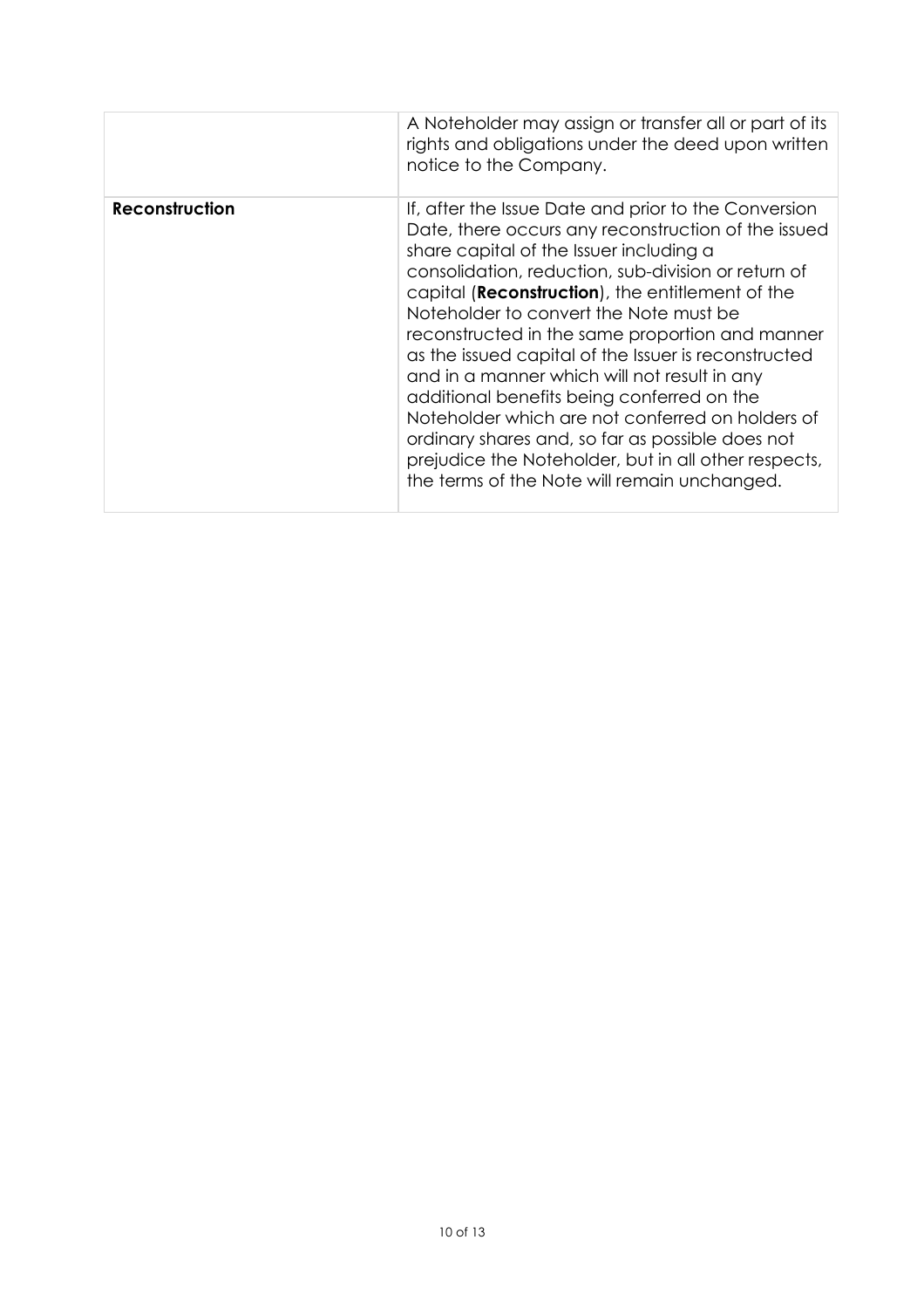# **Appendix B**

|  |  | Terms of Issue for 4 Year unsecured Convertible Notes |  |
|--|--|-------------------------------------------------------|--|
|--|--|-------------------------------------------------------|--|

| 1            | <b>Issue overview</b>       | Each Note:                                                                                                                                                                                                                                                                                                                                                                                                                              |  |  |
|--------------|-----------------------------|-----------------------------------------------------------------------------------------------------------------------------------------------------------------------------------------------------------------------------------------------------------------------------------------------------------------------------------------------------------------------------------------------------------------------------------------|--|--|
|              |                             | is issued at its Face Value;<br>(a)                                                                                                                                                                                                                                                                                                                                                                                                     |  |  |
|              |                             | (b)<br>bears interest as provided in 'Interest on Notes' below                                                                                                                                                                                                                                                                                                                                                                          |  |  |
|              |                             | (c)<br>is convertible into Shares as provided in 'Conversion',<br>'Conversion Price' below; and                                                                                                                                                                                                                                                                                                                                         |  |  |
|              |                             | is transferable only in accordance with 'Transferability'<br>(d)<br>below.                                                                                                                                                                                                                                                                                                                                                              |  |  |
| $\mathbf{2}$ | Interest on<br><b>Notes</b> | (a)<br>Each Note will bear interest at the rate of 10% per<br>annum (Interest Rate), calculated on a daily basis on<br>the Face Value of each Note during the period from<br>and including the Issue Date to and including the<br>earlier of the conversion of the Note to Shares and the<br>Maturity Date.<br>Interest is payable by the Company to the Holder in<br>(b)<br>arrears in cash on the first Business Day after the end of |  |  |
|              |                             | each calendar quarter                                                                                                                                                                                                                                                                                                                                                                                                                   |  |  |
| 3            | Conversion                  | Subject to the Corporations Act and the Listing Rules, the<br>Holder has the right to convert all or any of the Notes held by<br>that Holder to Shares (at the price provided in 'Conversion<br>Price' below) at any time from the Issue Date until the earliest<br>of:                                                                                                                                                                 |  |  |
|              |                             | voluntary conversion under this paragraph 4; and<br>(a)                                                                                                                                                                                                                                                                                                                                                                                 |  |  |
|              |                             | (b)<br>the Maturity Date,                                                                                                                                                                                                                                                                                                                                                                                                               |  |  |
|              |                             | by providing to the Company a written request for<br>conversion of Notes, and upon production and surrender of<br>the then current Note Certificate.                                                                                                                                                                                                                                                                                    |  |  |
|              |                             | If, before Notes are converted into Shares, the Company:                                                                                                                                                                                                                                                                                                                                                                                |  |  |
|              |                             | consolidates its Shares, the Conversion Price must be<br>(a)<br>increased in the same inverse proportion as the number<br>of Shares is reduced under that consolidation;                                                                                                                                                                                                                                                                |  |  |
|              |                             | subdivides its Shares, the Conversion Price must be<br>(b)<br>decreased in the same inverse proportion as the<br>number of Shares is increased under that subdivision; or.                                                                                                                                                                                                                                                              |  |  |
|              |                             | in any other way reconstructs or reorganises its issued<br>$\left( \circ \right)$<br>capital, including issuing new capital, the Conversion<br>Price must be adjusted in the same proportion as the<br>issued capital of the Company is reconstructed or<br>reorganised and in a manner which will not result in any                                                                                                                    |  |  |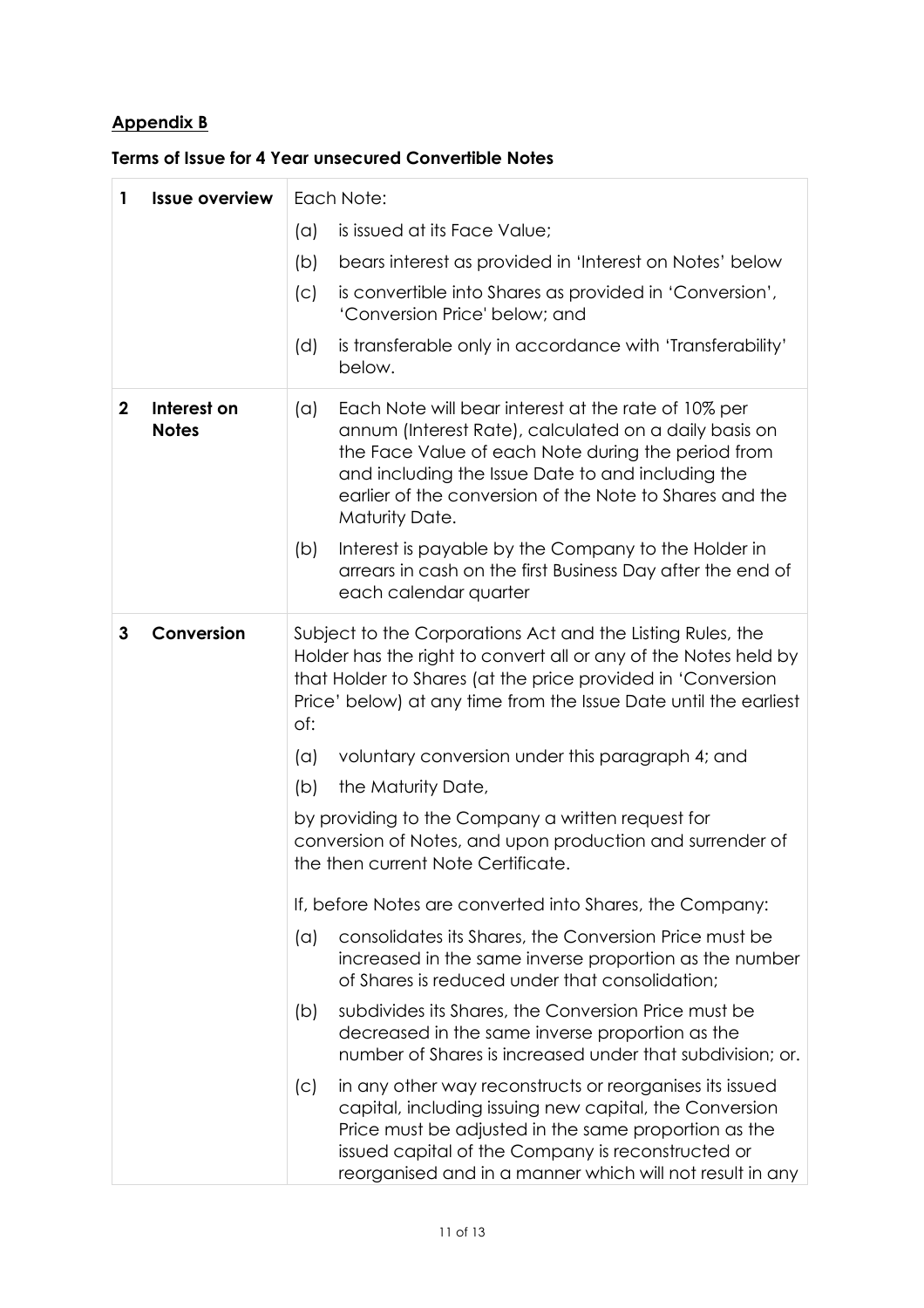|   |                                        | additional benefits being conferred on either the<br>Company or the Holder.                                                                                                                                                                                       |                                                                                                                                                                                                                                                                                                                                                                                                                                                                         |  |
|---|----------------------------------------|-------------------------------------------------------------------------------------------------------------------------------------------------------------------------------------------------------------------------------------------------------------------|-------------------------------------------------------------------------------------------------------------------------------------------------------------------------------------------------------------------------------------------------------------------------------------------------------------------------------------------------------------------------------------------------------------------------------------------------------------------------|--|
| 4 | <b>Revised</b><br>Conversion<br>Price  | The Conversion Price is \$0.10 for each Note.                                                                                                                                                                                                                     |                                                                                                                                                                                                                                                                                                                                                                                                                                                                         |  |
| 5 | <b>Issue Date</b>                      |                                                                                                                                                                                                                                                                   | 25 January 2018                                                                                                                                                                                                                                                                                                                                                                                                                                                         |  |
| 6 | <b>Revised</b><br><b>Maturity Date</b> |                                                                                                                                                                                                                                                                   | 4 years from the Issue Date                                                                                                                                                                                                                                                                                                                                                                                                                                             |  |
| 7 | Conversion<br><b>Terms</b>             | (a)<br>(b)                                                                                                                                                                                                                                                        | The entire Principal Amount of the Notes held by the<br>Holder will be converted into Shares immediately on<br>voluntary conversion under paragraph 4.<br>The number of Shares to be issued upon a conversion<br>shall be the quotient obtained by dividing the Principal<br>Amount of the Notes held by the Holder, by the<br>applicable Conversion Price provided above (rounded<br>down to the next whole number of Shares in the event<br>of any fractional Share). |  |
|   |                                        | Upon conversion of a Note, the Note will cease to exist<br>(c)<br>and to be on issue, and the Company will be forever<br>released from all of its obligations and liabilities under or<br>in respect of the Note, including the Principal Amount<br>of that Note. |                                                                                                                                                                                                                                                                                                                                                                                                                                                                         |  |
|   |                                        | Subject at all times to the Corporations Act and the<br>(d)<br>Listing Rules:                                                                                                                                                                                     |                                                                                                                                                                                                                                                                                                                                                                                                                                                                         |  |
|   |                                        |                                                                                                                                                                                                                                                                   | the Shares to be issued on a Conversion Event<br>(i)<br>must be issued by the Company within 5 Business<br>Days of the Conversion Event; and                                                                                                                                                                                                                                                                                                                            |  |
|   |                                        | the Company must enter the Holder into its<br>(ii)<br>register of members as the holder of those Shares<br>as at their issue date.                                                                                                                                |                                                                                                                                                                                                                                                                                                                                                                                                                                                                         |  |
|   |                                        | (e)                                                                                                                                                                                                                                                               | Shares issued on Conversion will rank pari passu with the<br>other Shares on issue and will be issued pursuant to the<br>Company's constitution. The Company will take all<br>steps necessary to have the Shares issued on<br>Conversion quoted on ASX.                                                                                                                                                                                                                 |  |
| 8 | Redemption                             | Date,                                                                                                                                                                                                                                                             | Provided that the Holder has not provided a Conversion<br>Notice (and produced and surrendered the then current<br>Note Certificate as required in 'Conversion' above) by 5.00<br>pm on the date which is 60 Business Days before the Maturity                                                                                                                                                                                                                          |  |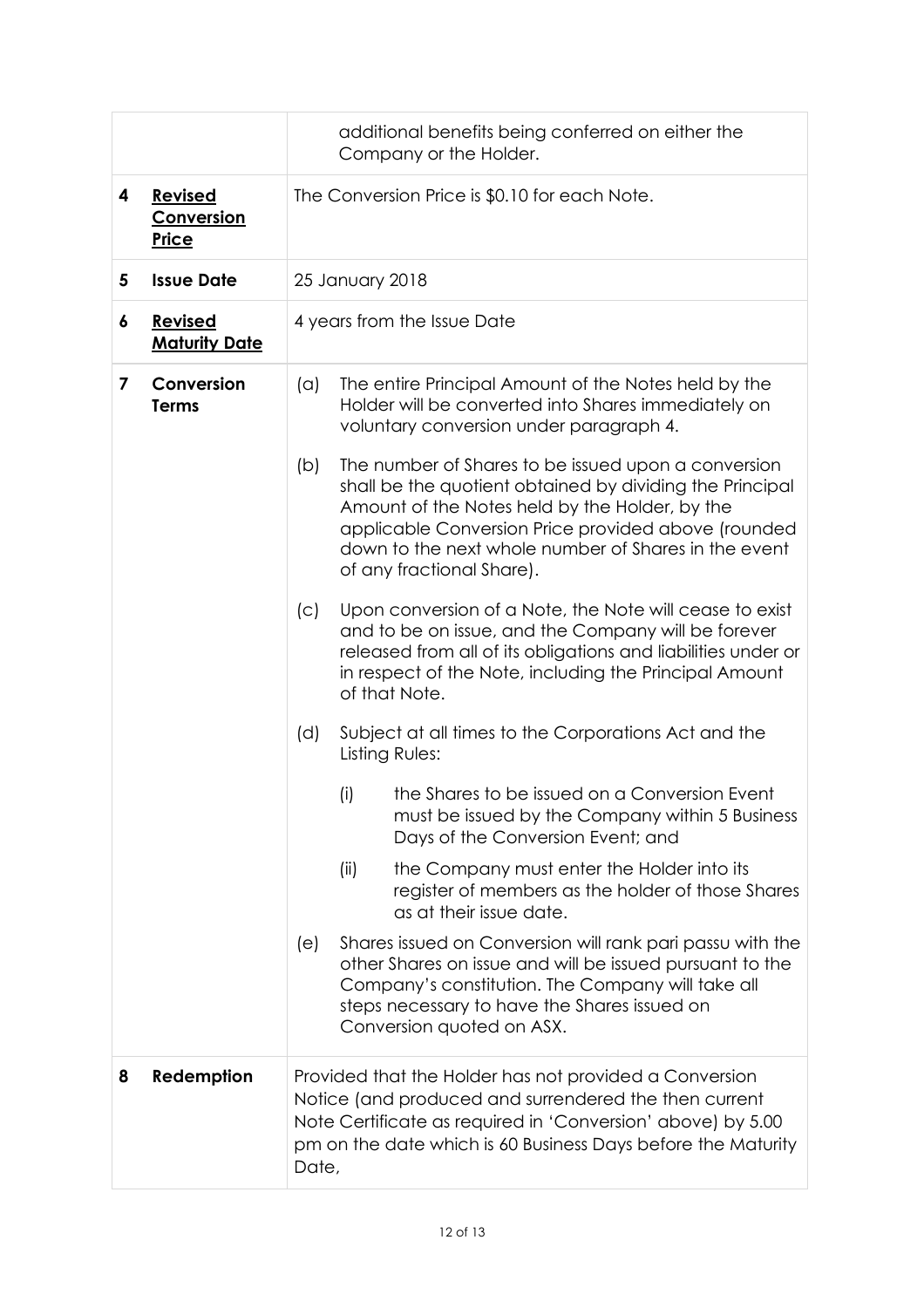|                 |                        | (a)                                                                                                                                                                        | the Holder will be deemed to have elected to have<br>their Notes redeemed; and                                                                                                                                                                                                                                                                                                                                                                                            |
|-----------------|------------------------|----------------------------------------------------------------------------------------------------------------------------------------------------------------------------|---------------------------------------------------------------------------------------------------------------------------------------------------------------------------------------------------------------------------------------------------------------------------------------------------------------------------------------------------------------------------------------------------------------------------------------------------------------------------|
|                 |                        | (b)                                                                                                                                                                        | the Holder must deliver to the Company, prior to the<br>Maturity Date, the Note Certificate(s) then held by that<br>Holder.                                                                                                                                                                                                                                                                                                                                               |
|                 |                        | On the Maturity Date, subject to receiving the Note<br>Certificate(s) the Company must redeem all of the Notes<br>that are then outstanding by paying the Holders thereof: |                                                                                                                                                                                                                                                                                                                                                                                                                                                                           |
|                 |                        | (a)                                                                                                                                                                        | all accrued interest (if any) on the Notes up to and<br>including the Maturity Date; and                                                                                                                                                                                                                                                                                                                                                                                  |
|                 |                        | (b)                                                                                                                                                                        | the Face Value of the Notes then held by that Holder.                                                                                                                                                                                                                                                                                                                                                                                                                     |
| 9               | <b>Transferability</b> |                                                                                                                                                                            | A Note may only be transferred by the Holder with the prior<br>written consent of the Company (in its absolute discretion).                                                                                                                                                                                                                                                                                                                                               |
| 10 <sup>°</sup> | Taxes,                 |                                                                                                                                                                            | All sums payable under these Terms of Issue must be paid:                                                                                                                                                                                                                                                                                                                                                                                                                 |
|                 | deductions<br>and      | (a)                                                                                                                                                                        | free and clear of any restriction or condition; and                                                                                                                                                                                                                                                                                                                                                                                                                       |
|                 | withholdings           | (b)                                                                                                                                                                        | except to the extent required by law, in full, without<br>any deduction or withholding for or on account of tax<br>or on any other account, whether by way of set-off,<br>counterclaim or otherwise.                                                                                                                                                                                                                                                                      |
|                 |                        |                                                                                                                                                                            | If the law requires any deduction or withholding by the<br>Company for or on account of tax to be made from any<br>amount paid or payable to a Holder under these Terms of<br>Issue, the Company will ensure that any such deduction or<br>withholding does not exceed the legal minimum and will<br>pay or procure the payment of the amount required to be<br>deducted or withheld to the relevant governmental<br>authority before the date on which penalties attach. |
|                 |                        |                                                                                                                                                                            |                                                                                                                                                                                                                                                                                                                                                                                                                                                                           |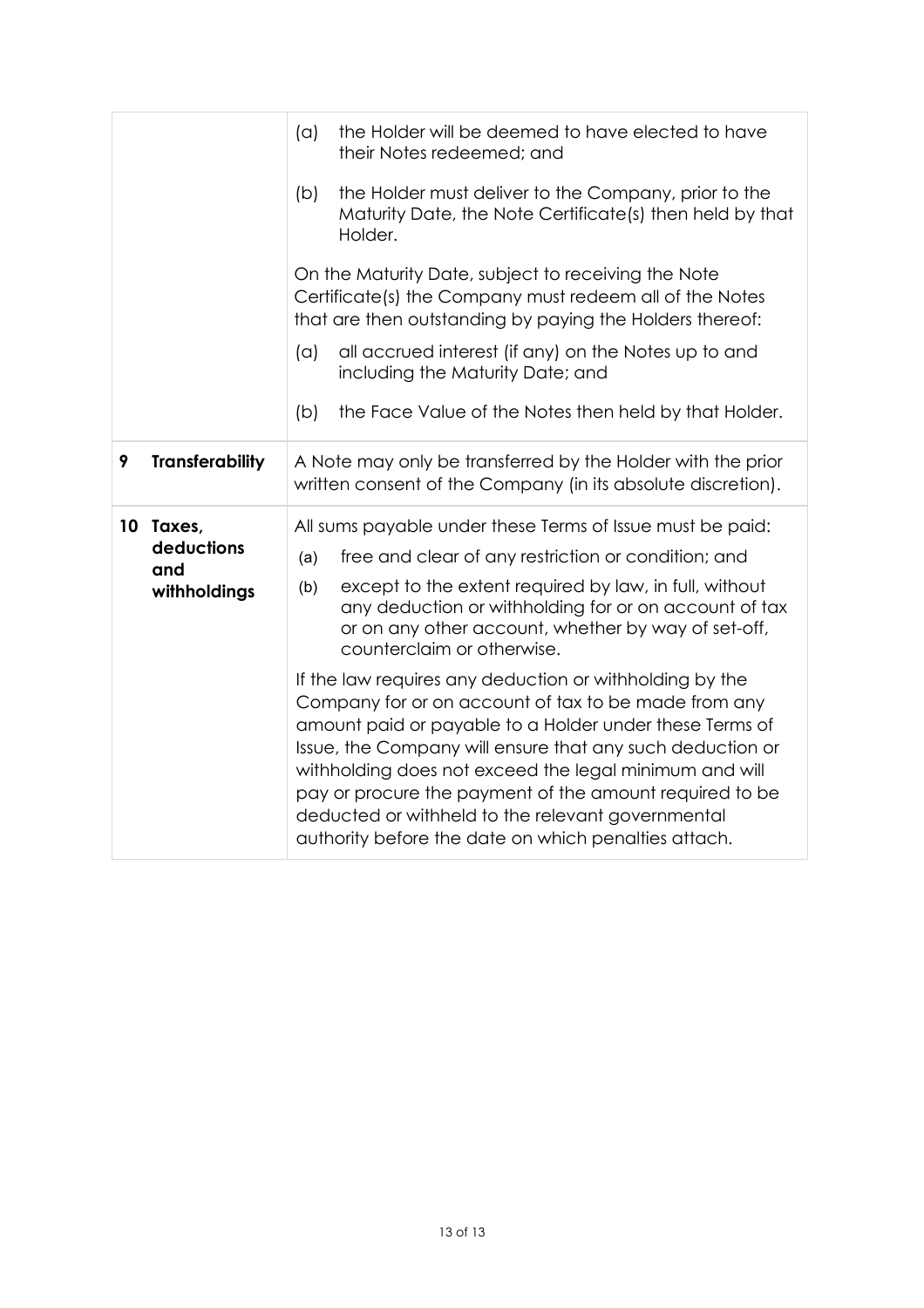

**All Correspondence to:**

| ⋈  | <b>By Mail</b> | Boardroom Pty Limited<br>GPO Box 3993<br>Sydney NSW 2001 Australia |
|----|----------------|--------------------------------------------------------------------|
| 름. | By Fax:        | +61 2 9290 9655                                                    |
| 口  | Online:        | www.boardroomlimited.com.au                                        |
|    |                |                                                                    |

**By Phone:** (within Australia) 1300 737 760 (outside Australia) +61 2 9290 9600

### **YOUR VOTE IS IMPORTANT**

For your vote to be effective it must be recorded **before 11:00am AEST on Monday, 20 July 2020.**

### **EXECUTE ONLINE BY SMARTPHONE**

**STEP 1: VISIT** https://www.votingonline.com.au/dclegm2020

**STEP 2: Enter your Postcode OR Country of Residence (if outside Australia)**

**STEP 3: Enter your Voting Access Code (VAC):**



 Scan QR Code using smartphone QR Reader App

#### **TO VOTE BY COMPLETING THE PROXY FORM**

#### **STEP 1 APPOINTMENT OF PROXY**

Indicate who you want to appoint as your Proxy.

If you wish to appoint the Chair of the Meeting as your proxy, mark the box. If you wish to appoint someone other than the Chair of the Meeting as your proxy please write the full name of that individual or body corporate. If you leave this section blank, or your named proxy does not attend the meeting, the Chair of the Meeting will be your proxy. A proxy need not be a securityholder of the company. Do not write the name of the issuer company or the registered securityholder in the space.

#### **Appointment of a Second Proxy**

You are entitled to appoint up to two proxies to attend the meeting and vote. If you wish to appoint a second proxy, an additional Proxy Form may be obtained by contacting the company's securities registry or you may copy this form.

#### To appoint a second proxy you must:

(a) complete two Proxy Forms. On each Proxy Form state the percentage of your voting rights or the number of securities applicable to that form. If the appointments do not specify the percentage or number of votes that each proxy may exercise, each proxy may exercise half your votes. Fractions of votes will be disregarded.

(b) return both forms together in the same envelope.

#### **STEP 2 VOTING DIRECTIONS TO YOUR PROXY**

To direct your proxy how to vote, mark one of the boxes opposite each item of business. All your securities will be voted in accordance with such a direction unless you indicate only a portion of securities are to be voted on any item by inserting the percentage or number that you wish to vote in the appropriate box or boxes. If you do not mark any of the boxes on a given item, your proxy may vote as he or she chooses. If you mark more than one box on an item for all your securities your vote on that item will be invalid.

#### **Proxy which is a Body Corporate**

Where a body corporate is appointed as your proxy, the representative of that body corporate attending the meeting must have provided an "Appointment of Corporate Representative" prior to admission. An Appointment of Corporate Representative form can be obtained from the company's securities registry.

#### **STEP 3 SIGN THE FORM**

The form **must** be signed as follows:

**Individual:** This form is to be signed by the securityholder.

**Joint Holding**: where the holding is in more than one name, all the securityholders should sign.

**Power of Attorney:** to sign under a Power of Attorney, you must have already lodged it with the registry. Alternatively, attach a certified photocopy of the Power of Attorney to this form when you return it.

**Companies:** this form must be signed by a Director jointly with either another Director or a Company Secretary. Where the company has a Sole Director who is also the Sole Company Secretary, this form should be signed by that person. **Please indicate the office held by signing in the appropriate place.**

#### **STEP 4 LODGEMENT**

Proxy forms (and any Power of Attorney under which it is signed) must be received no later than 48 hours before the commencement of the meeting, therefore by **11:00am AEST on Monday, 20 July 2020.** Any Proxy Form received after that time will not be valid for the scheduled meeting.

#### **Proxy forms may be lodged using the enclosed Reply Paid Envelope or:**

| Online            | https://www.votingonline.com.au/dclegm2020                                         |
|-------------------|------------------------------------------------------------------------------------|
| ā<br>By Fax       | + 61 2 9290 9655                                                                   |
| $\bowtie$ By Mail | Boardroom Pty Limited<br>GPO Box 3993,<br>Sydney NSW 2001 Australia                |
| In Person         | Boardroom Pty Limited<br>Level 12, 225 George Street,<br>Sydney NSW 2000 Australia |